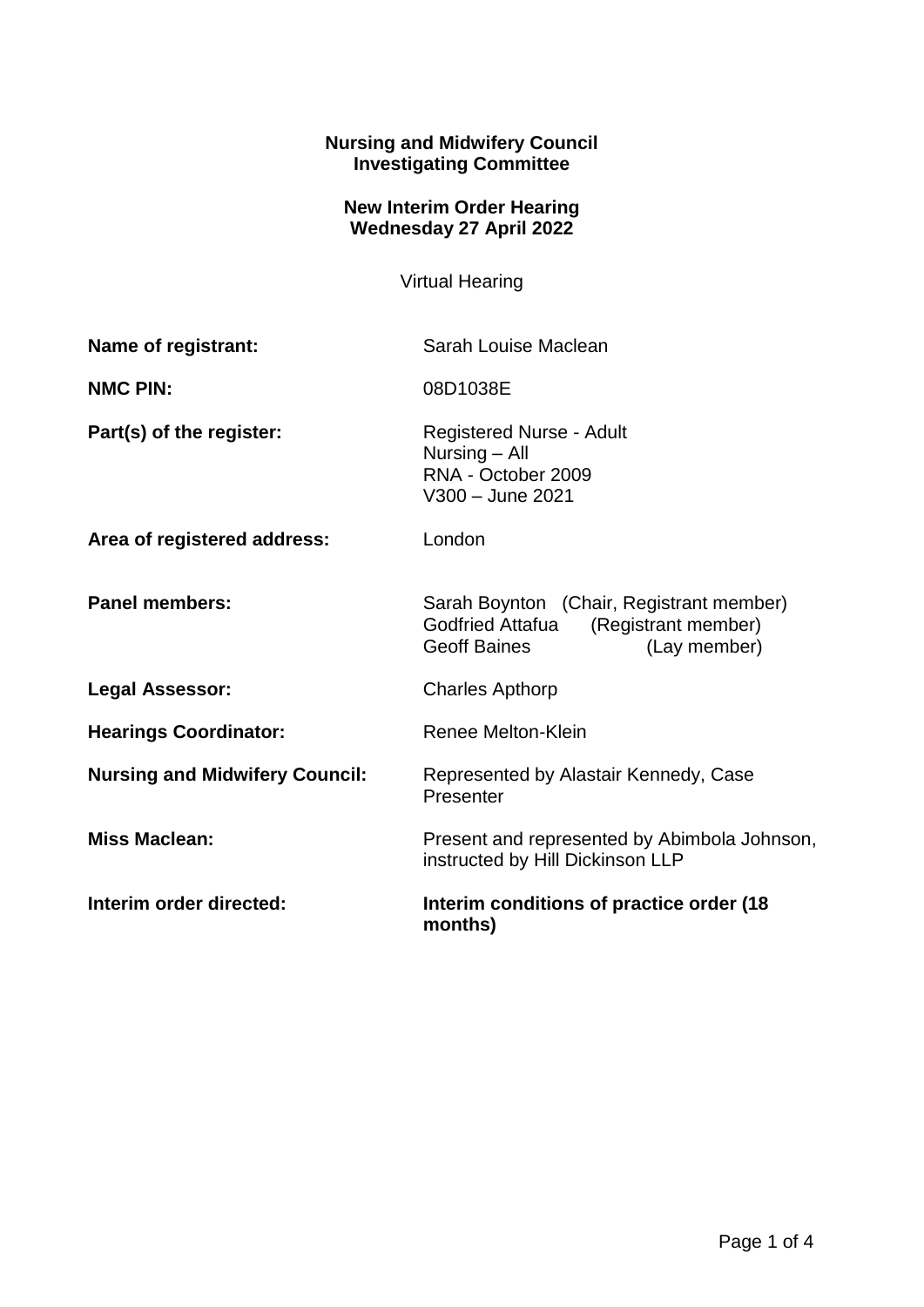## **Decision and reasons on interim order**

The panel decided to make an interim conditions of practice order for a period of 18 months.

The panel has determined that the following conditions are proportionate and appropriate:

*'For the purposes of these conditions, 'employment' and 'work' mean any paid or unpaid post in a nursing, midwifery or nursing associate role. Also, 'course of study' and 'course' mean any course of educational study connected to nursing, midwifery or nursing associates.*

- 1. You must not provide registered nursing services or be employed as a registered nurse at any organization other than PELC.
- 2. You must ensure that you are supervised by another registered nurse any time you are working. Your supervision must consist of:
	- a) Working at all times on the same shift as, but not always directly observed by, another registered nurse.
- 3. You must meet fortnightly with your line manager, supervisor, or mentor to discuss the concerns around:
	- a) Adherence to infection prevention and control policy and practice and,
	- b) Professional interactions and conduct around colleagues and patients.
- 4. You must provide a written report from your supervisor to the NMC before any review hearing or meeting this report must include reference to your progress against the alleged areas of concerns:
	- a) Adherence to infection prevention and control policy and practice and,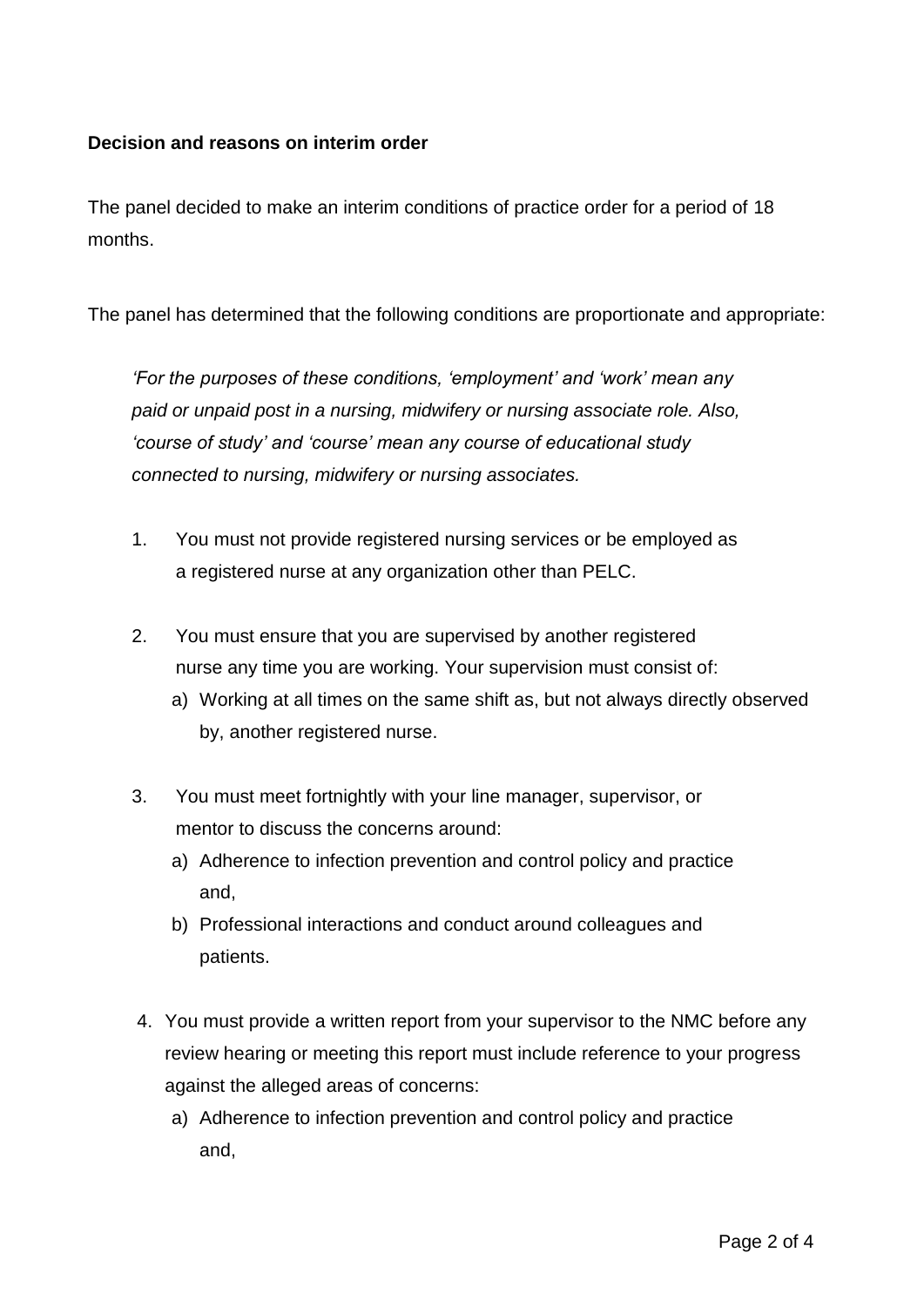- b) Professional interactions and conduct around colleagues and patients.
- 5. You must keep the NMC informed about anywhere you are working by:
	- a) Telling your case officer within seven days of accepting or leaving any employment.
	- b) Giving your case officer your employer's contact details.
- 6. You must keep the NMC informed about anywhere you are studying by:
	- a) Telling your case officer within seven days of accepting any course of study.
	- b) Giving your case officer the name and contact details of the organisation offering that course of study.
- 7. You must immediately give a copy of these conditions to:
	- a) Any organisation or person you work for or provide registered nursing services for
	- b) Any employers you apply to for work (at the time of application).
	- c) Any establishment you apply to (at the time of application), or with which you are already enrolled, for a course of study.
- 8. You must tell your case officer, within seven days of your becoming aware of:
	- a) Any clinical incident you are involved in.
	- b) Any investigation started against you.
	- c) Any disciplinary proceedings taken against you.